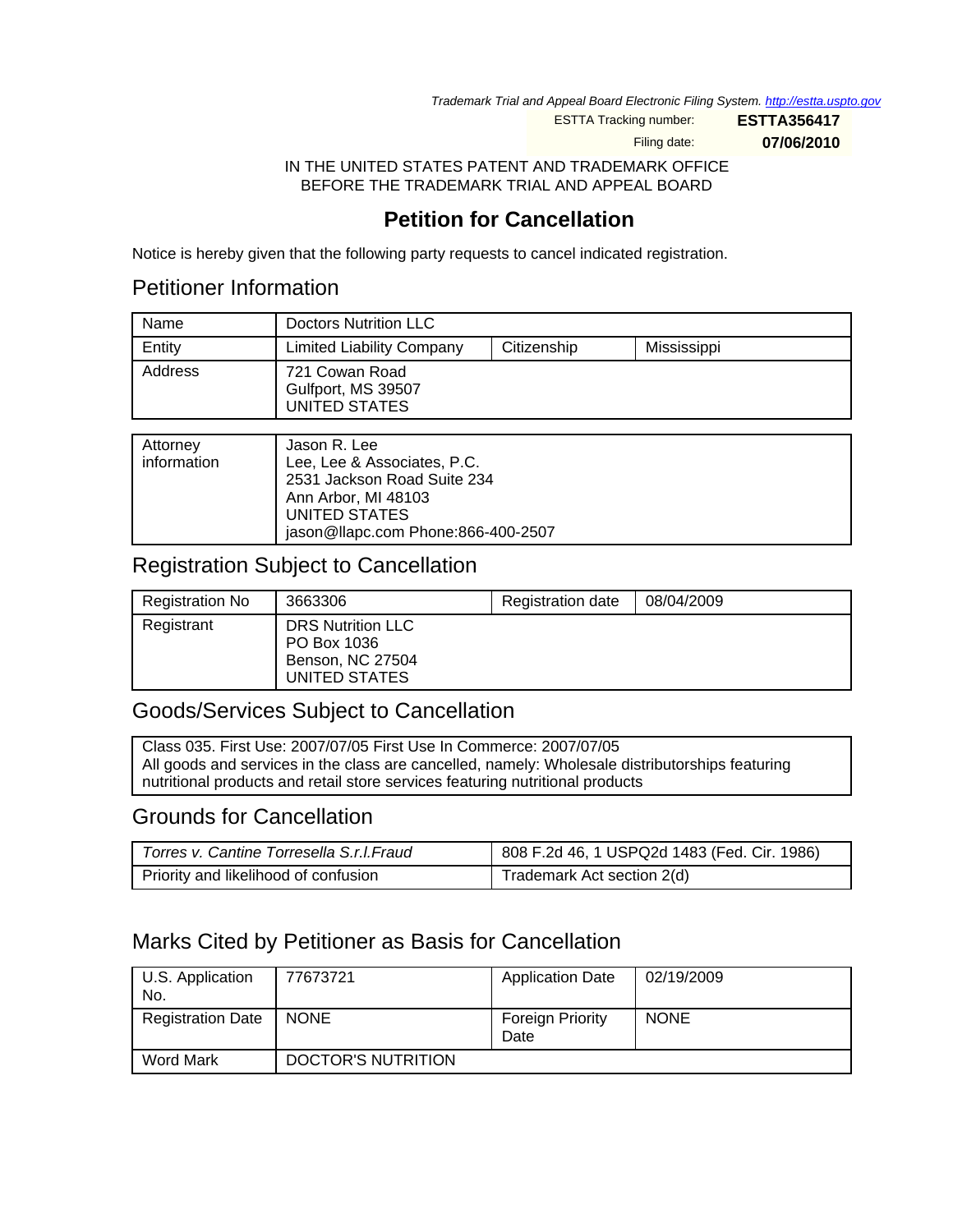Design Mark

# Doctor's Nutrition

| Description of<br>Mark | <b>NONE</b>                                                                   |
|------------------------|-------------------------------------------------------------------------------|
|                        |                                                                               |
| Goods/Services         | Class 005. First use: First Use: 1997/08/01 First Use In Commerce: 1997/08/01 |
|                        | Multi-vitamin preparations                                                    |

| U.S. Application<br>No.  | 77779430                                                                                                                                                                            | <b>Application Date</b>  | 07/13/2009  |
|--------------------------|-------------------------------------------------------------------------------------------------------------------------------------------------------------------------------------|--------------------------|-------------|
| <b>Registration Date</b> | <b>NONE</b>                                                                                                                                                                         | Foreign Priority<br>Date | <b>NONE</b> |
| <b>Word Mark</b>         | <b>DOCTOR'S NUTRITION</b>                                                                                                                                                           |                          |             |
| Design Mark              | <b>DOCTOR'S NUTRITION</b>                                                                                                                                                           |                          |             |
| Description of<br>Mark   | The mark consists of rectangles divided once into two sections with the word<br>"Doctor's" in the left section and the word "Nutrition" in the right section.                       |                          |             |
| Goods/Services           | Class 005. First use: First Use: 1997/08/01 First Use In Commerce: 1997/08/01<br>Dietary supplements; Herbal supplements; Mineral supplements; Nutritional<br>supplements; Vitamins |                          |             |

| Attachments | 77673721#TMSN.jpeg ( 1 page )( bytes )<br>1 77779430#TMSN.jpeg (1 page) (bytes) |
|-------------|---------------------------------------------------------------------------------|
|             | PETITION FOR CANCELLATION.pdf (4 pages) (219436 bytes)                          |

# **Certificate of Service**

The undersigned hereby certifies that a copy of this paper has been served upon all parties, at their address record by First Class Mail on this date.

| Signature | /Jason R. Lee/ |
|-----------|----------------|
| Name      | Jason R. Lee   |
| Date      | 07/06/2010     |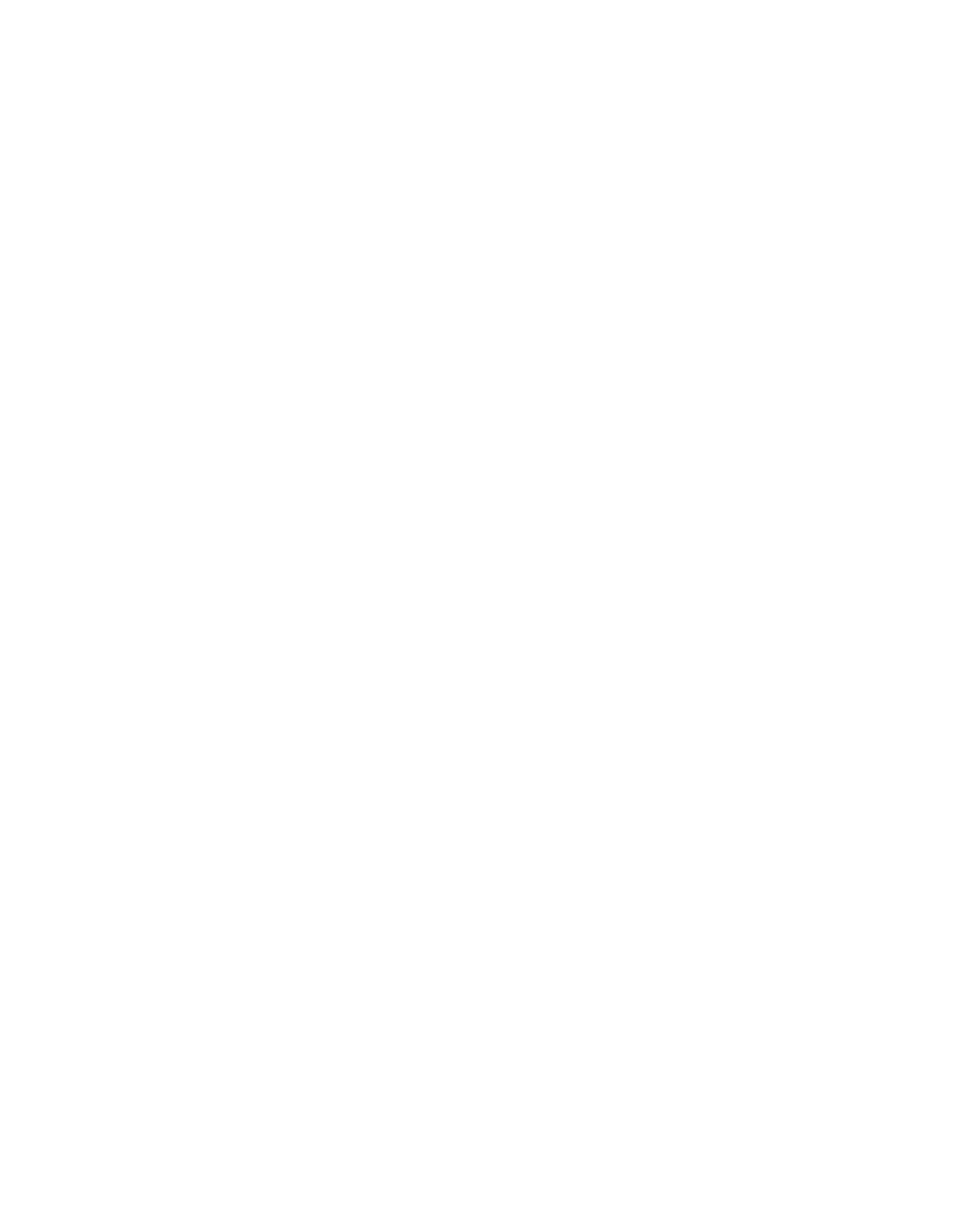#### **IN THE UNITED STATES PATENT AND TRADEMARK OFFICE**

### **BEFORE THE TRADEMARK TRIAL AND APPEAL BOARD**

| Doctors Nutrition LLC, formerly The Jimmy L Fox |                            |
|-------------------------------------------------|----------------------------|
| Janine D Fox USA Partnership                    |                            |
| Petitioner,                                     | Cancellation No.           |
|                                                 | In the Matter of           |
| v.                                              | Registration No. 3663306   |
|                                                 | Filed: January 21, 2009    |
| <b>DRS Nutrition LLC</b>                        | <b>Mark: DRS Nutrition</b> |
| Respondent.                                     | Published: May 19, 2009    |
|                                                 | Registered: August 4, 2009 |

### **PETITION FOR CANCELLATION**

Petitioner, Doctors Nutrition LLC (Petitioner), a Mississippi Limited Liability Company, having its principal place of business at 721 Cowan Road, Gulfport, MS 39507, believes it will be damaged by Registration No. 3663306 (Registration) and hereby Petitions to cancel said Registration. The Registration was filed by Respondent, DRS Nutrition LLC. (Respondent), on January 21, 2009, for the mark DRS Nutrition in International Class 035 for "Wholesale distributorships featuring nutritional products and retail store services featuring nutritional products", and claimed first use as early as July 05, 2007.

As grounds for this Petition, it is alleged that: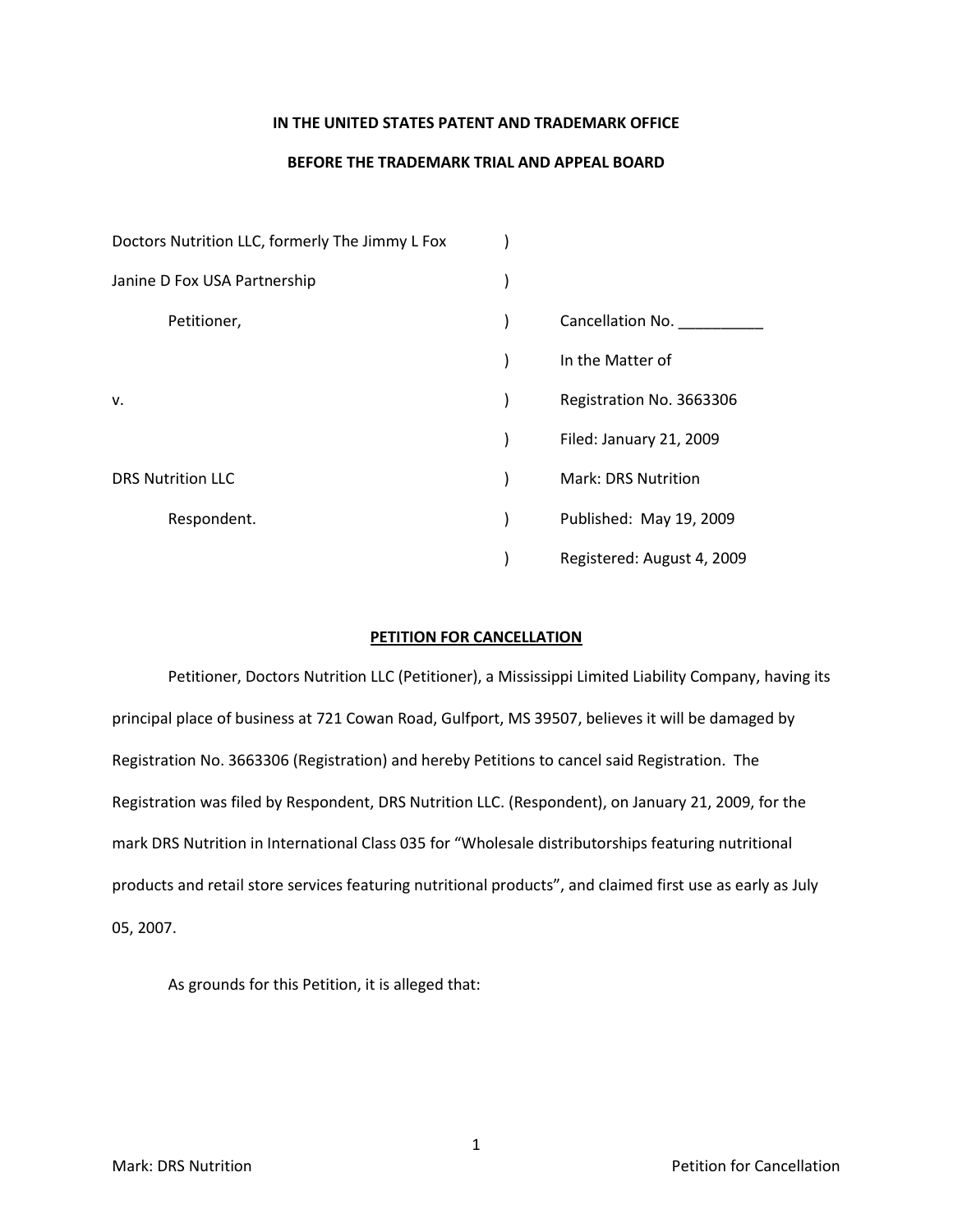- 1. At least as early as August 01, 1997, Petitioner began using the name "Doctor's Nutrition" for nutritional Supplements, multi-vitamin preparations, dietary supplements, mineral supplements, nutritional supplements, and vitamins.
- 2. Petitioner applied for a registered federal trademark for "Doctor's Nutrition" and design for "nutritional supplements, dietary supplements, vitamins, minerals, and herbal supplements on August 20, 1999.
- 3. Petitioner was granted a registration for this mark on April 9, 2002 (Registration No. 2557705)
- 4. Unknown to the Petitioner the Registered mark was cancelled on January 17, 2009, for the lack of filing the required Sections 8 & 9 forms between the 9<sup>th</sup> and 10<sup>th</sup> years after registration was granted.
- 5. Upon discovering their mark was cancelled the Petitioner immediately filed a new application for "Doctor's Nutrition," (Serial number 77673721) on February 19, 2009, just over a month after the cancellation.
- 6. Petitioner also filed an application for "Doctor's Nutrition" and design (Serial number 77779430) on July 13, 2009.
- 7. Petitioner received an office action on May 15, 2009, in response to its application serial no. 77673721, citing pending application serial no. 77653689, for "DRS Nutrition," for "Wholesale distributorships featuring nutritional products and retail store services featuring nutritional products", which was filed on January 21, 2009, and has since registered on August 4, 2009.
- 8. Petitioner received a new office action regarding its application serial no. 77673721 on January 06, 2010 refusing registration because of the likelihood of confusion with Registration No. 3663306 for "DRS Nutrition."

Mark: DRS Nutrition **Marking the Cancellation Petition** for Cancellation **Petition Petition Petition Petition** 

2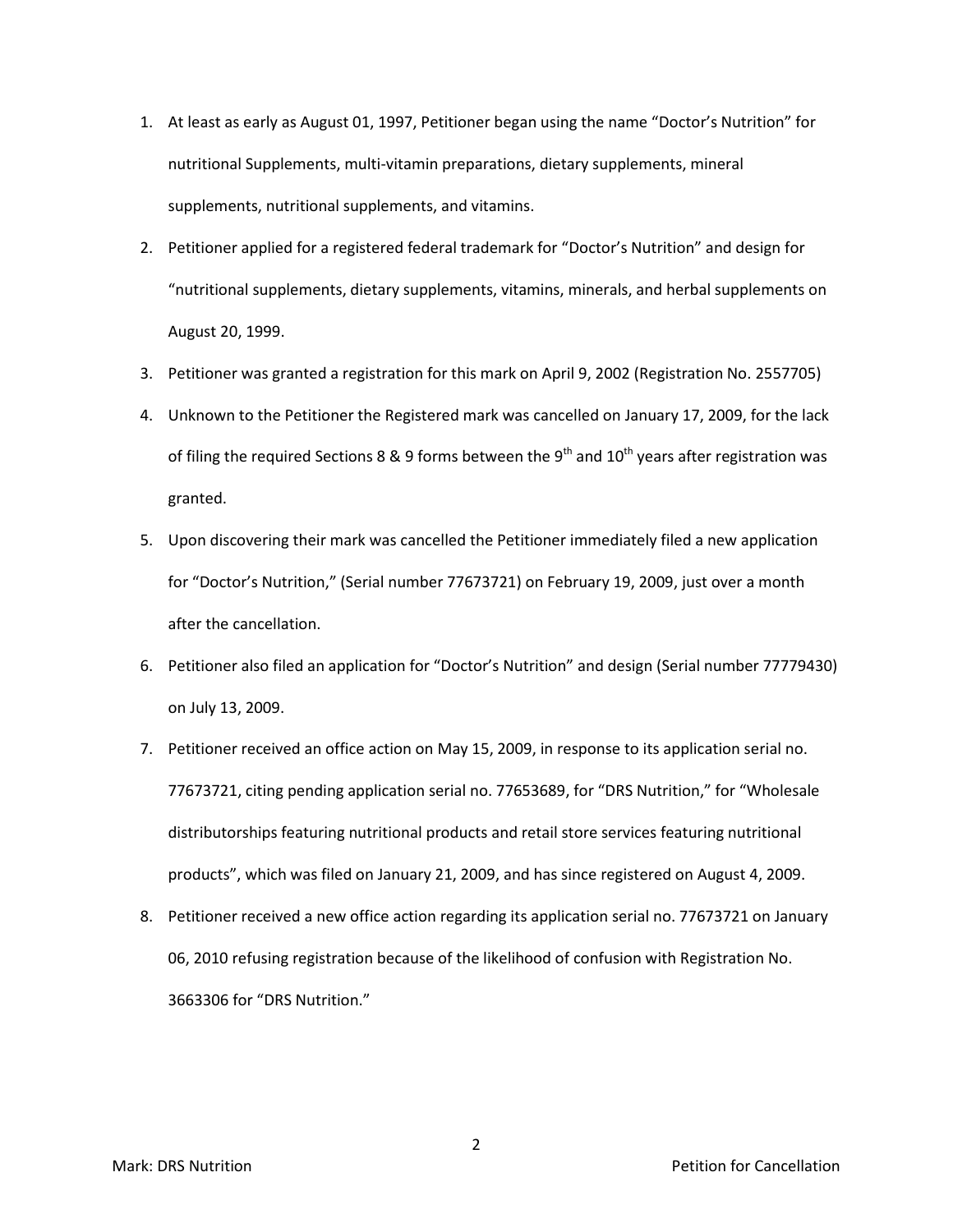- 9. Petitioner received an office action on April 28, 2010, in response to its application serial no. 77779430, also for the likelihood of confusion with Registration no. 3663306, for "DRS Nutrition."
- 10. Respondent's application was filed over seven years after Petitioner's first registration was granted, and over eleven years after Petitioner first began use of the mark.
- 11. Respondent's alleged date of first use, July 5, 2007, is nearly 10 years after Petitioner's first date of use.
- 12. Respondent's mark "DRS Nutrition", when applied to Respondent's goods, is likely to cause confusion in the marketplace with the "Doctor's Nutrition" mark of Petitioner, both with and without design, because the marks and the goods and services are highly similar.
- 13. On information and belief, Registrant knew of the Petitioner's previous registration for "Doctor's Nutrition," having filed their application 4 days after the Petitioner's application died through error, and fraudulently signed the Declaration, under oath, claiming Respondent believed itself entitled to registration of the mark.

Wherefore, Petitioner hereby requests that Registration No. 3653777 be canceled.

The fee of \$300 is enclosed.

Petitioner hereby appoints the law firm of Lee, Lee & Associates, P.C., and its members, all attorneys licensed to practice in Michigan, to act as attorneys for Petitioner with full power to prosecute this Cancellation and to transact all relevant business with the United States Patent and Trademark Office and to Receive all official communications in connection with this Cancellation.

Dates this 6th day of July, 2010.

3